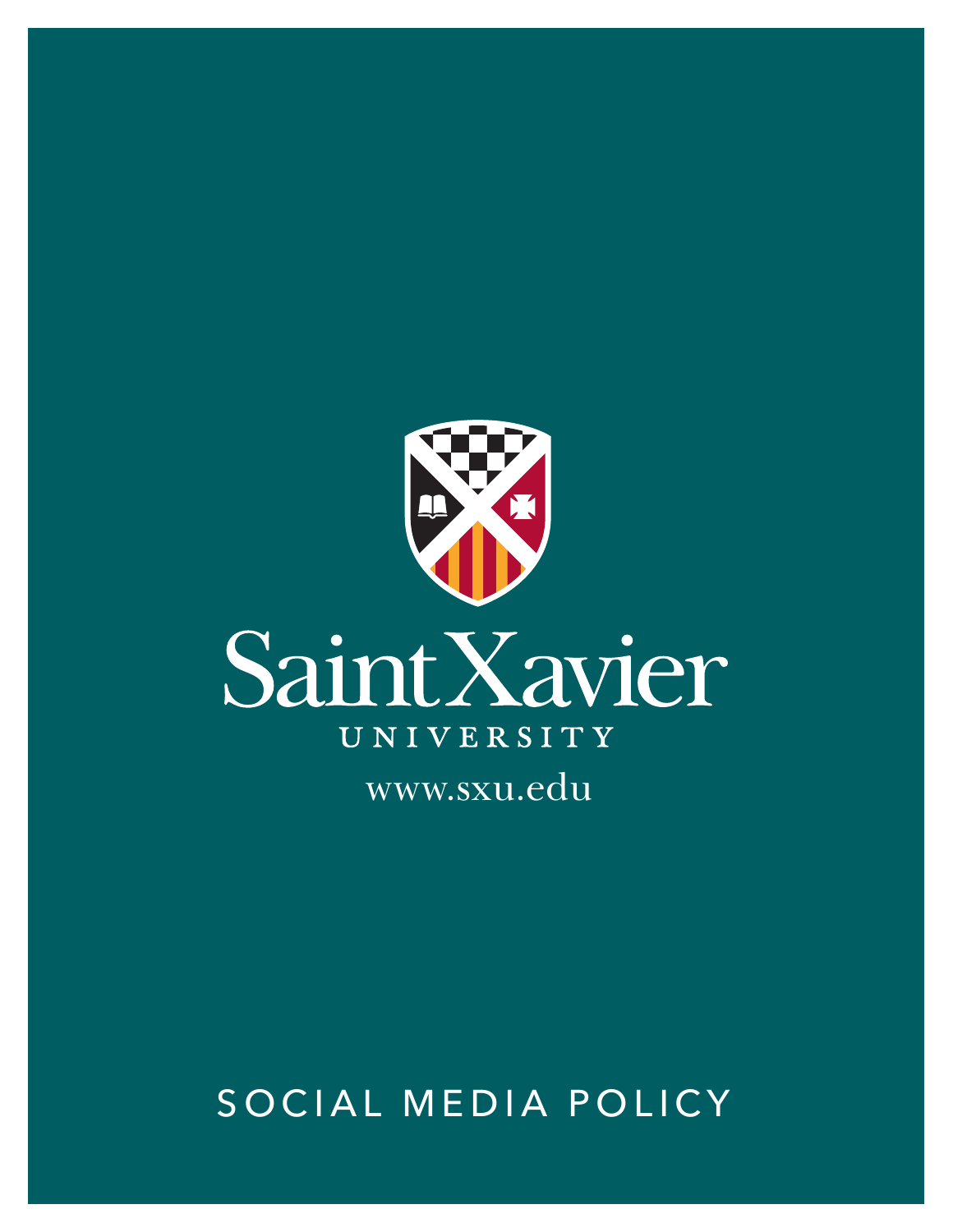Saint Xavier University has adopted this institutional policy to provide stewards of University-approved social media accounts with guidelines to uphold for all social media platforms.

*Disclaimer: University Relations reserves the right to maintain the Social Media Policy and best practice as it pertains to content and design. University Relations also reserves the right to make changes to its policy as questions and concerns are brought to our attention.* 

## PURPOSE

Showcase SXU as a Mercy-driven university that provides an affordable, transformative educational experience through high-quality academics, as well as leadership and service opportunities.

## MAIN SOCIAL MEDIA ACCOUNTS



## APPROVED SOCIAL MEDIA ACCOUNTS

In addition to the main social media accounts, we acknowledge some social media accounts as University-approved accounts. As approved accounts, University Relations will provide personalized guidance to strategize and assist those departments/offices. Approved social media accounts that are managed by staff and faculty within SXU departments/offices, not students, are chosen based on their activity oriented toward recruitment and retention. Accounts that are not formally approved are not authorized to use the University logo.

### **Approved social media accounts include:**

- Alumni Relations
- **Athletics**
- Office of Admission
- Shannon Center
- Student Life

Only content on approved accounts will be shared on the main social media outlets. If you are not on this list, your social media account is not approved, and all requests for event or program promotion through social media must be sent to urprojects@sxu.edu.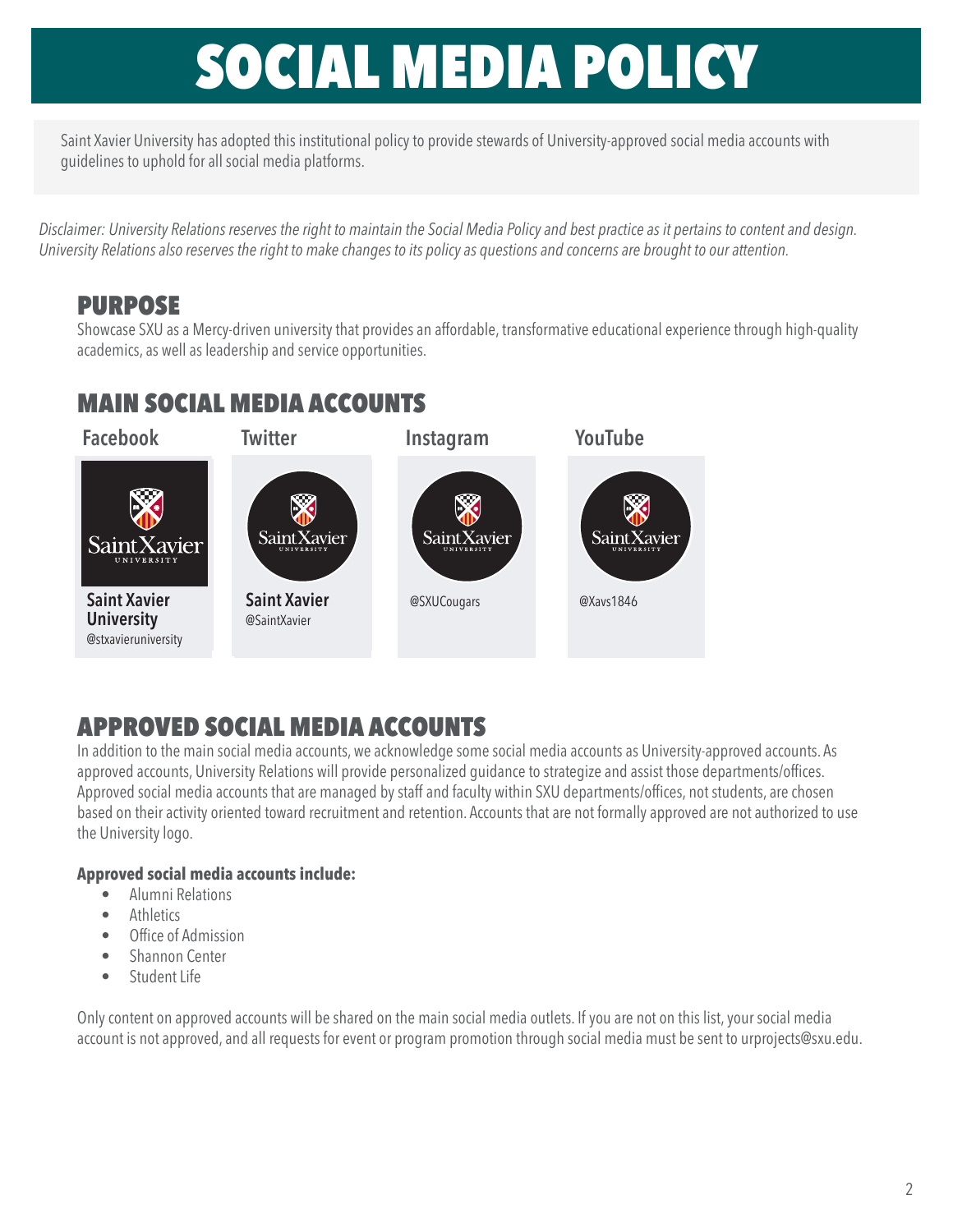### **Specific Roles:**

- Saint Xavier University owns all approved social media accounts. **Administrators** within the department and University Relations have the sole authority to approve, set up and control and maintain the login information (including passwords) and who has access to the accounts.
- The administrators of the accounts should appoint **managers** of the account. Managers are responsible for all content, regardless of who contributes postings to the account.
- Other staff or student interns can serve as **contributors** on an account and may post content, but the account must ultimately be owned by Saint Xavier University.

#### **Administrators who set up social media accounts must adhere to the following:**

- Social media accounts should be set up using a catch-all SXU email address, NOT a personal or individual's SXU email address.
- Departmental administrators must receive approval from University Relations prior to opening up any additional social media accounts
- Administrative points of contact MUST change passwords at least once a semester or prior to someone leaving the University who had access to the accounts.
- Passwords must be different for each platform and secure.

#### **Managers and contributors must adhere to the following when managing accounts:**

- Managers and contributors are not authorized to set up social media accounts under any condition.
- Any social media account changes (including password, name, handle, photo, email address, etc.) must be approved and made by the administrators.
- Any accounts initially started with an SXU name and handle cannot be altered or repurposed for personal use in any case.

### **Text that needs to be on approved accounts:**

Saint Xavier University reserves the sole right to review, edit and/or delete comments it deems are inappropriate. Comments including, but not limited to the following, may be deleted or edited by the moderators:

- Abusive or hurtful comments about Saint Xavier University students, staff or communities
- Off-topic or redundant comments (this includes promotion of other events/groups, pages, websites, organizations, etc. not associated with the school)
- Comments that use foul language or "hate speech" (including but not limited to racial, ethnic, religious or gender bashing language)
- Personal attacks or defamatory statements
- Comments that violate the privacy of our students, staff and communities

#### **Unofficial accounts must include one of the following disclaimers:**

- All views expressed are my own and do not represent the opinions of Saint Xavier University.
- Opinions expressed are in no way affiliated with those of Saint Xavier University.
- Opinions are my own and not the views of Saint Xavier University.
- Tweets are not a reflection of the views of Saint Xavier University (for use only on Twitter).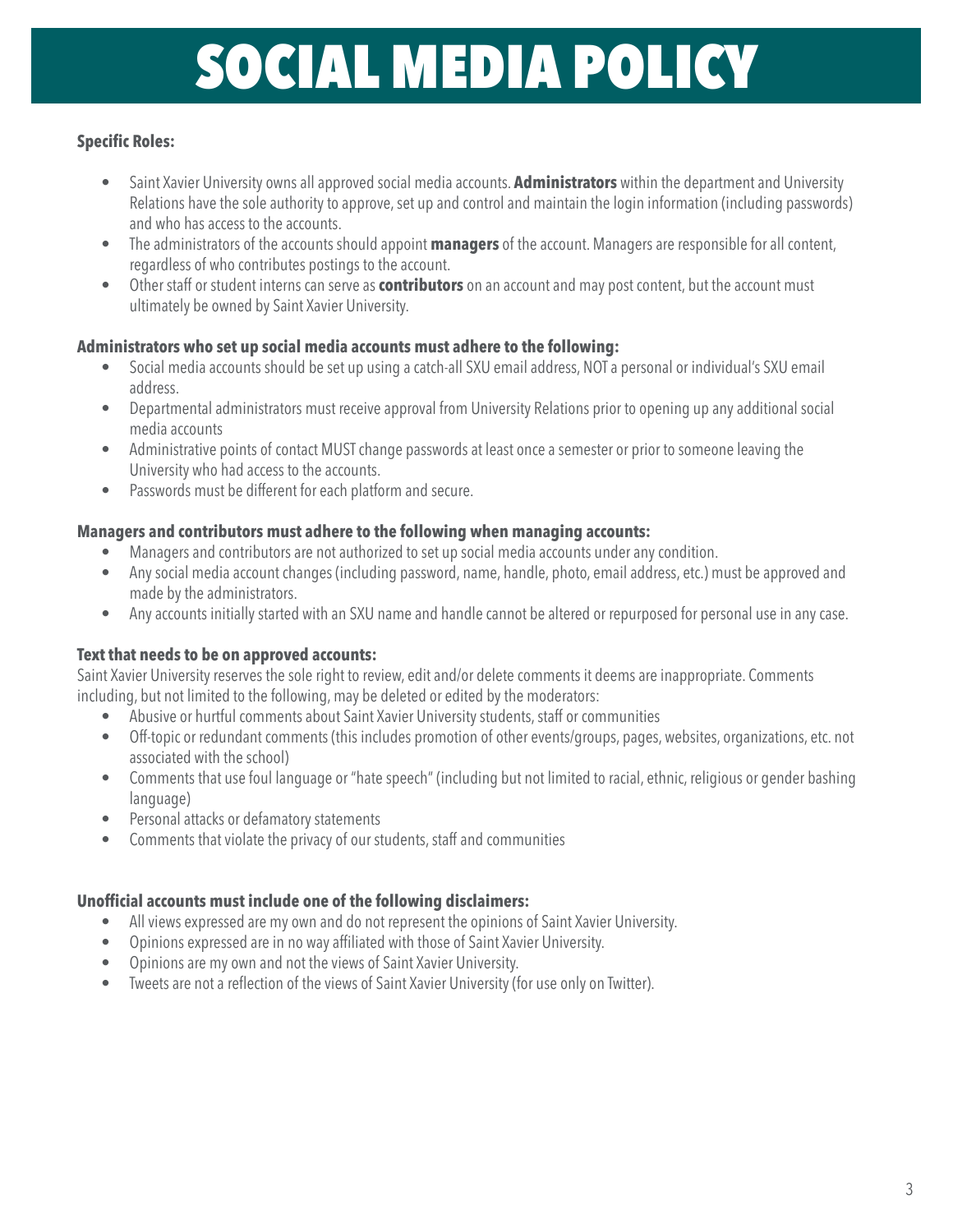## SOCIAL MEDIA VOICE

#### **TONE**

The tone should be fun, enthusiastic and student-oriented yet also educated and professional.

### **WHO WE ARE**

We are a diverse Sisters of Mercy institution. We educate for competence, character and career success. We are doers. We are supportive, uplifting and positive. We are SXU!

## OWNERSHIP

While University Relations takes ownership of posts on the main social media accounts, all approved SXU accounts should not specify who is posting nor who is commenting. We are one community. We are SXU!

## **TRANSPARENCY**

We must be consistent with our personality, representation and tone while being positive, honest and transparent in what we are posting to social media. We cannot post anything that is not true about the University or any of its constituents.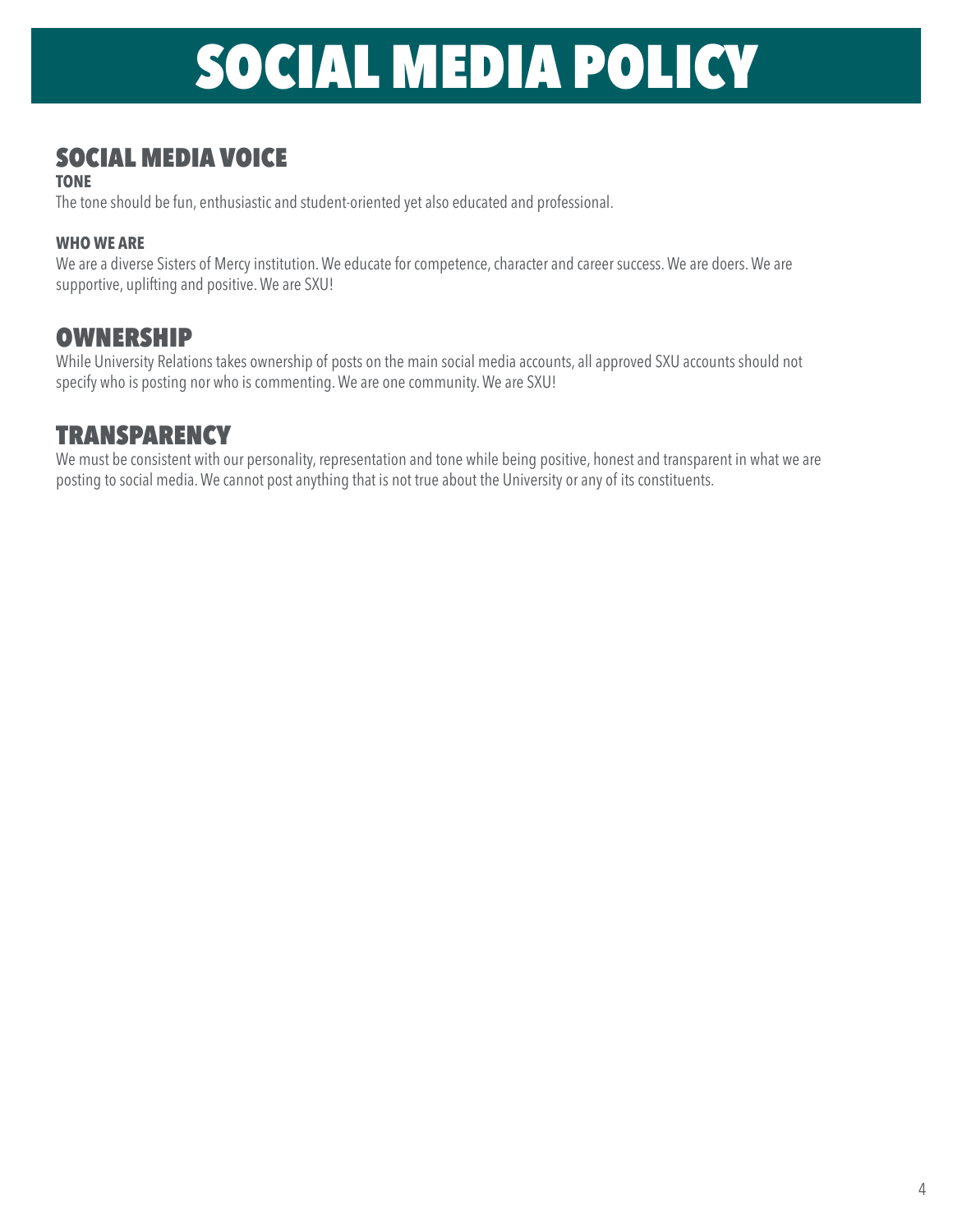## STYLE TIPS

- **Active voice:** If the subject performs the action, the verb is active voice: The tornado destroyed the home. If the subject is acted upon, the verb is in passive voice: The home was destroyed by the tornado. When given a choice, use active voice.
- **a.m., p.m.** Always lowercase with periods. Avoid the redundant 10 a.m. this morning or 10 p.m. tonight. When referring to 12 a.m. or 12 p.m., always refer to as midnight and noon, respectively.
- **Ampersand (&)** Use the ampersand when it is part of a company's formal name or composition title: House & Garden, Procter & Gamble. The ampersand should not otherwise be used in place of and, except for some accepted abbreviations: B&B, R&B and if needed to save space on Twitter.
- **Champ** Champ should remain gender neutral. Please refer to Champ without saying he/him or she/her.
- **Contractions** Avoid excessive use of contractions.
- **Dates** Always use Arabic figures without st, nd, rd or th.
- **Days of the week** Capitalize; do not abbreviate.
- **Links** Links should be shortened for Twitter using the bitly to save characters. Add a space between the link and the URL to make sure it is legible. For example if you want to link to an SXU News story, say: Read more on #SXUNews.
- **Mentions** Instead of simply naming someone mention/tag their account. For example: "Congratulations to the Saint Xavier University Football team on their win" becomes "Congratulations to the @SXUFootball team on their win! #GoCougs #WeAreSXU". No more than three mentions in one tweet.
- **Numbers** Spell out one through nine; use figures for 10 or above. Figures of any number are always used for academic course numbers, room numbers, page numbers, ages, dimensions/measurements/weights, percentages, dates, sport statistics, monetary units, temperatures, times and more. Do not spell out if you need to shorten for the Twitter character limit.
- **Saint Xavier University** Spell out on first reference. "Saint" is never abbreviated. On second and subsequent references, it may be referred to as "Saint Xavier" or "SXU." Capitalize "University" when referring to Saint Xavier: Saint Xavier University is closed today. The University will open tomorrow.
- **Social media platforms** Always capitalize the name of the social media platforms, i.e. Facebook, Instagram and Twitter. Follow the spacing of the username as it appears on the platform: The Saint Xavier University Facebook page and @SaintXavier Twitter account. Note the use of the @ symbol. This symbol is used only for Twitter accounts. If SXU is used in the account name, always uppercase SXU.

## HASHTAGS

When using hashtags, capitalize the first letter of each word to avoid confusion: #CougarsCare, not #cougarscare. Avoid using #SXU as a hashtag. Below is a list of commonly used SXU hashtags:

- #SaintXavier
- #SXUCougars
- #WeAreSXU
- #SXUBound
- #SXUSelfie
- #GoCougs
- #SXUStudentLife
- #SXUCougarDiaries
- #SXUCougarPride
- #New2SXU
- #SXUNews
- #CharacterCompetenceCareerSuccess
- #Character
- #Competence
- #CareerSuccess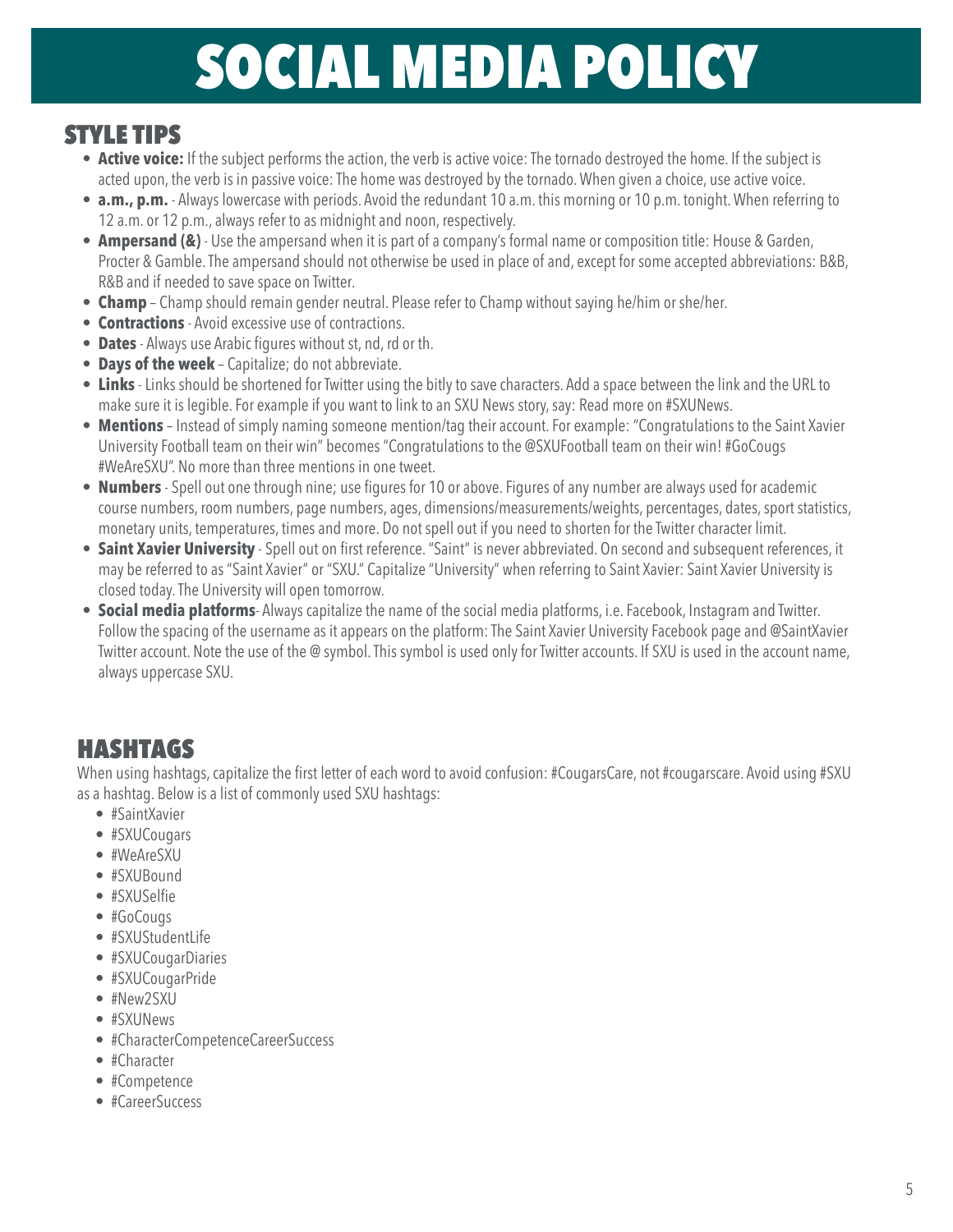## SOCIAL MEDIA DO'S AND DON'TS

**Do** protect your password and grant permission to trustworthy people.

**Do** post appropriate, engaging and relevant images and videos to attract your target demographic.

**Do** cater your messages to each platform and your audience.

**Do** be mindful of what you are posting for content and digital images and video.

**Do** check your page insights to see what times are the best to post and monitor the activity on your social media pages(s) to strategically coordinate the timing and content of your posts.

**Do** edit your content for grammar and punctuation.

**Do** post news and event updates for your department.

**Do** create a social media schedule to stay on track and organized with your postings.

**Do** share appropriate posts on your page from other reputable sources, especially from approved SXU social media accounts, including the institutional social media platforms.

**Do** invite people to "like" your page.

**Do** tag people or mention anyone that is relevant to the post.

**Do** interact with people that "like" your page by commenting on or liking their comments.

**Do** respond to messages within 24 hours to be seen as trustworthy and responsive.

**Do** contact University Relations if you are unsure of how to handle a negative comment or mention; situations can easily escalate without proper treatment.

**Do** contact University Relations for advice on how to reach a larger audience and encourage engagement.

**Do** contact University Relations if you need a header or profile image created.

**Do** notify University Relations when content contributors are added or removed.

**Do** change the email address associated to the social media account to an email that can be accessed once the person who oversees/manages the account is no longer employed with the University or changes departments or offices (i.e.

urprojects@sxu.edu) to avoid losing the social media account.

**Do** remember that everything you post online can and will live forever.

**Do** respect copyright materials; give credit where credit is due.

**Do** try Facebook Live and Instagram Live. Make sure you have planned the content you are covering in the live videos and advertise that you are doing a live video so that you have an audience.

**Do** utilize hashtags to increase reach. When choosing a hashtag, do a quick Google search to ensure that the hashtag is not associated with a topic that violates our image.

**Do** notify UR when using a specific hashtag for an event.

**Do NOT** use music that you have not purchased.

**Do NOT** advertise other universities or colleges unless it directly relates to Saint Xavier University.

**Do NOT** speak negatively about the University or of issues surrounding the University as you are representing SXU.

**Do NOT** post personal student, faculty or staff information on social media, so as not to violate FERPA.

**Do NOT** go overboard with postings; posting two to four times a day is appropriate.

**Do NOT** post back to back, or minutes apart, as it can appear like spam.

**Do NOT** post content that is politically biased. As a representative of the University, you are obligated to remain neutral to promote critical discussion and inclusivity for all your followers.

**Do NOT** promote your own personal beliefs, ideas and/or products on behalf of the University. Individual accounts independent from the University would be the appropriate avenue for that content.

**Do NOT** engage in any conversation regarding social issues, politics or degrading another University or institution's policies, views or ideologies.

**Do NOT** post anything that is characterized as a weapon.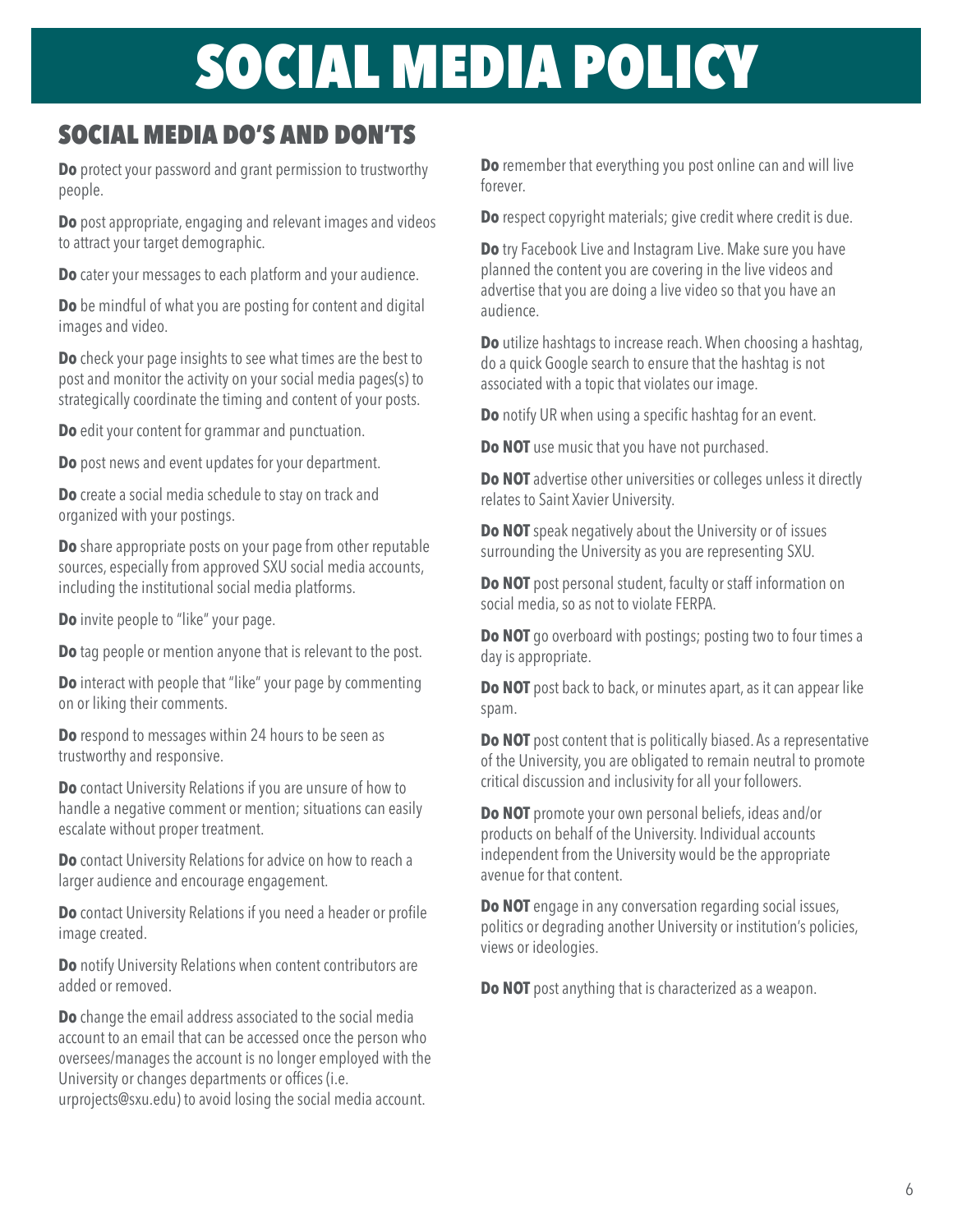## POSTING GUIDELINES

When posting to social media, review your insights to view the optimal times to post and follow the guidelines below:

#### • **Facebook**

- o Target audience: Parents and alumni
- o Post up to three times per week.
- o When sharing another page's post on your page, add a personal message about it before hitting "share."
- o Use line breaks to make posts more readable.
- o When linking to a web page or website, delete the text URL from your post and utilize the link preview.
- o Hide spam comments from posts and the page.
- o Like comments from users when appropriate.
- o Invite people who have liked your posts to follow/like your page.
- o Hashtags should be used sparingly.

#### • **Instagram**

- o Target audience: Current, incoming and prospective students
- o Post four to seven times per week.
- o Share video content.
- o Focus on the University experience.
- o Do not use links in the posts; if needed, use the link in the bio.
- o If tagging more than two or three hashtags, put the hashtag in a comment on the post to keep the caption concise.
- o Like pictures that are SXU related.

#### • **Twitter**

- o Target audience: Graduate students
- o Post up to three times a day.
- o Retweet (RT) or quote tweets but never modify original tweets.
- o Blend RTs with original content.
- o Include at least one to two focused hashtags in your tweet.
- o Include any relevant mentions to active accounts, but do not do more than three mentions in one tweet.
- o Like tweets from your followers and that fit our brand.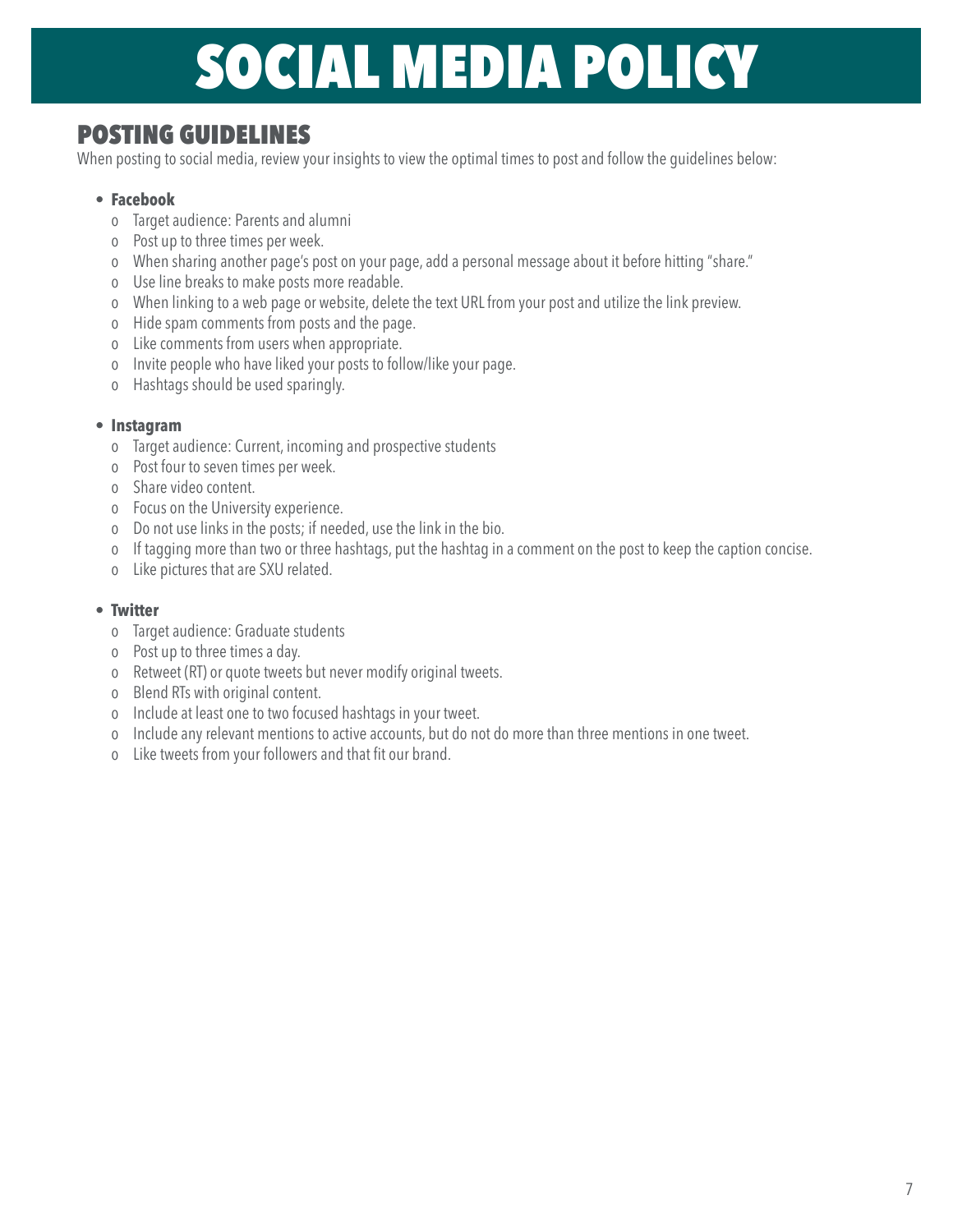## CONTENT

As a University, our audience consists of alumni, current students, prospective students and parents. Make sure you are catering your messages and use the following guidelines to create your content:

- **Alumni**
	- o Highlight very successful alumni and talk about their experience at SXU and how it helped shape their career success.
	- o Highlight alumni who are influential in their fields and what advice they have for current students.

### • **Student Highlights**

- o Showcase student success stories:
	- First-generation students
	- Students who overcame personal hardship
	- Student athletes who excel academically
- o Highlight a student-athlete, commuter students, student employees, Saint Xavier Council members, Student Ambassadors, etc.

### • **University Experience**

- o Highlight the student experience at SXU including discussions, events, athletic events and what they can do on campus.
- o Highlight what students can do in Chicago and near campus during their downtime.
- o Highlight the graduate student experience.

### • **Parents**

- o Showcase academic experiences such as professors and students working on a research project for the Research Expo.
- o Highlight students.
- o Inform parents about how they can make college affordable.

It is important that all social media content and graphics support the successes of the SXU community and highlight the University's academic and co-curricular programs and activities that promote the college experience we offer. Content should be neutral, inclusive and fair for the SXU community.

We encourage you to move any content or graphics that does not fit these categories to your personal pages.

## ORGANIZING AND SCHEDULING YOUR CONTENT

When creating your content, utilize a social media planner to plan and schedule your content. Recommended platforms are Sprout Social, Hootsuite and Buffer.

If multiple people are managing the account, utilizing the social media planner will ensure consistent and appropriate content. A scheduling assistant also ensures your content is up to date without worrying about adding new content daily.

## REGISTERED STUDENT ORGANIZATIONS

Registered student organizations (RSOs) must follow the guidelines above. Content should be created based on the audience they are trying to reach. For example, Unidos should utilize their accounts to encourage students to join Unidos. Their content should focus on all the fun things Unidos is doing on and off campus, as well as highlighting their student leadership and successes.

RSOs must share the passwords of any social media account they have with their advisor as to not lose the social media account once they are no longer involved with the RSO.

*NOTE: Any student-generated content must be approved by a faculty or staff member of SXU prior to posting.*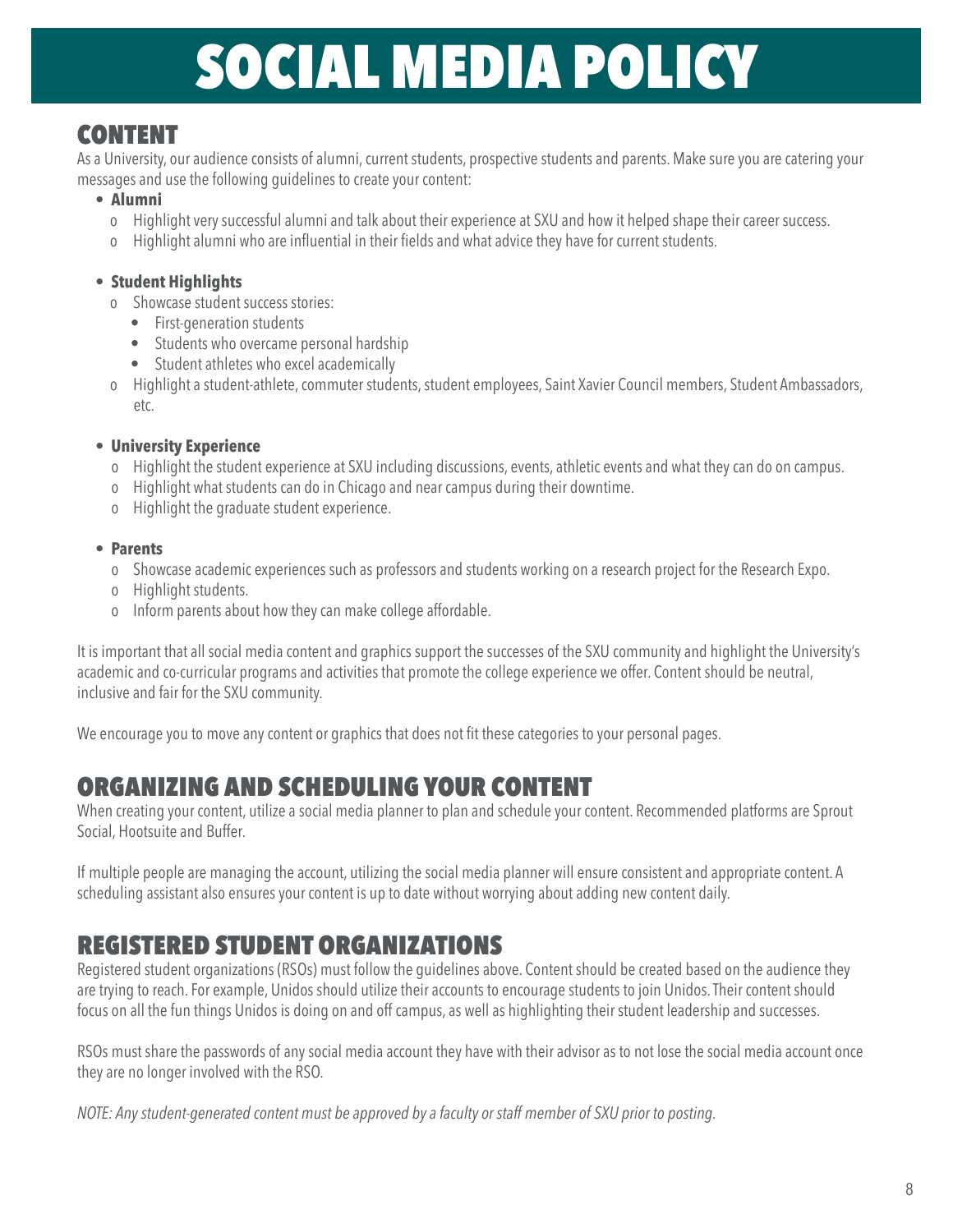## IMAGERY

Posts on Instagram should be:

- Airy yet vibrant, especially with imagery
- Consistent with brand guidelines and evidently represents SXU
- Engaging and showcasing all the opportunities that students have on our campus

When videos are added, they must have simple cover photos to match the branding of the images.

Graphics must also comply with the Saint Xavier University Graphic Standards Style Guide to ensure proper use of the logo. If you are unsure if it does, please send to urprojects@sxu.edu for confirmation.

## IMAGE SIZES IN PIXELS

#### **Facebook**

- Cover image: 820 x 312 (minimum 400 x 150)
- Profile image: 180 x 180
- Shared post image: 1200 x 630
- Shared link preview image: 1200 x 628
- Event image: 1920 x 1080

#### **Instagram**

- Profile image: 110 x 110
- Image thumbnail: 161 x 161
- Shared photos: 1080 x 1080
- Shared videos: 1080 pixels wide
- Instagram Stories: 1080 x 1920 (minimum 600 x 1067) | maximum 4 GB"

### **Twitter**

- Header image: 1500 x 500 | maximum 5 MB
- Profile Image: 400 x 400 (displays 200 x 200 on most devices) | maximum 2 MB
- In-stream image: 440 x 220